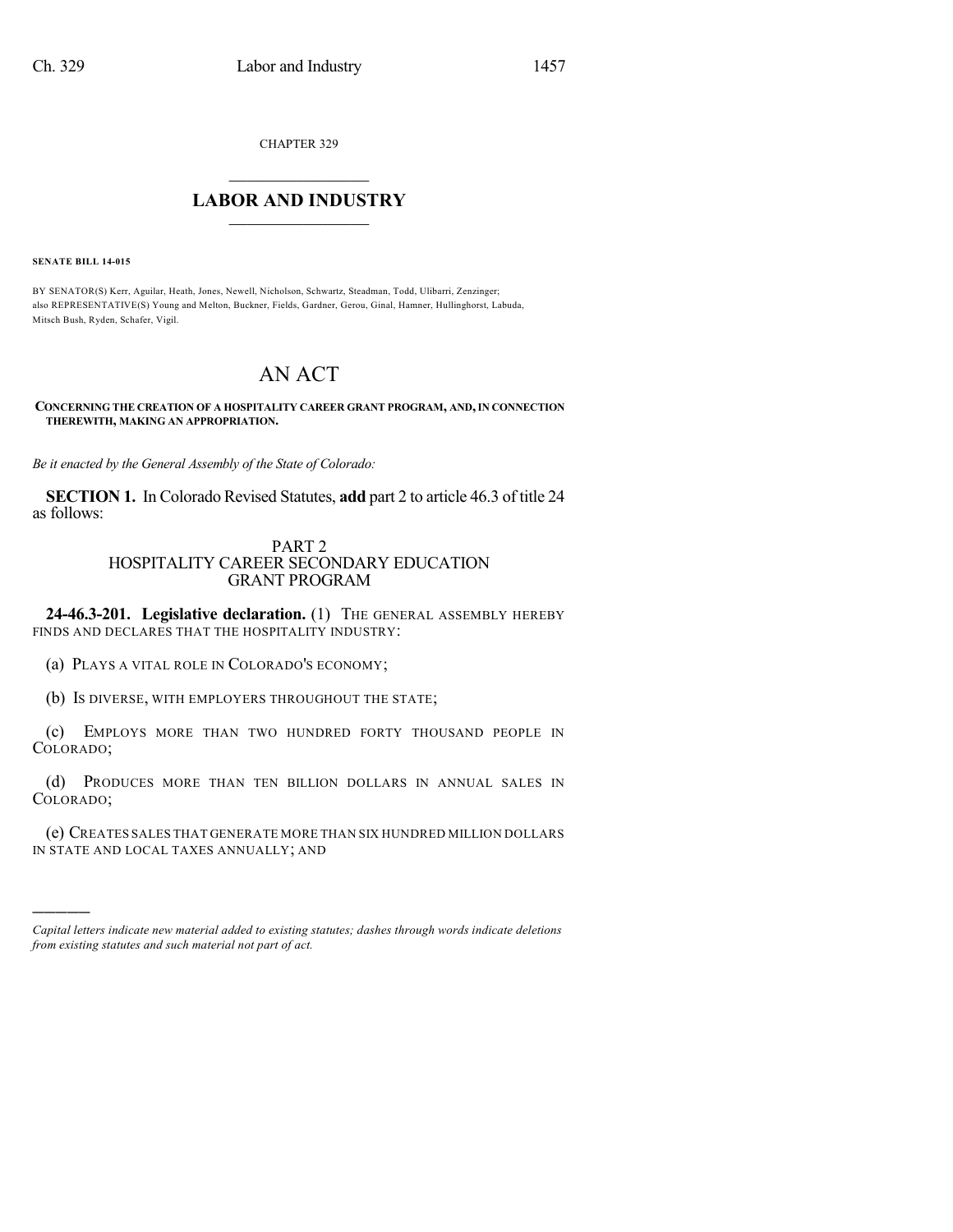(f) IS AN ESSENTIAL ELEMENT OF COLORADO'S ECONOMY.

(2) THEREFORE, THE GENERAL ASSEMBLY FINDS AND DECLARES THAT DEVELOPING A HOSPITALITY CAREER SECONDARY EDUCATION GRANT PROGRAM FOR COLORADO CITIZENS WILL:

(a) INCREASE THE NUMBER OF COLORADO CITIZENS ACCESSING POSTSECONDARY EDUCATION;

(b) INCREASE THE NUMBER OF COLORADO CITIZENS COMPLETING DEGREES AND OTHER CREDENTIALS;

(c) DECREASE THE NEED FOR REMEDIATION AT THE POSTSECONDARY LEVEL;

(d) INCREASE ENTRY INTO EMPLOYMENT AND INCREASE WAGES OVER TIME; AND

(e) CREATE BETTER TRANSITIONS IN EDUCATIONAL PROGRAMS FOR STUDENTS IN THE HOSPITALITY CAREER PATHWAY FROM HIGH SCHOOL TO COLLEGE.

**24-46.3-202. Definitions.** AS USED IN THIS PART 2, UNLESS THE CONTEXT OTHERWISE REQUIRES:

(1) "DEPARTMENT" MEANS THE DEPARTMENT OF LABOR AND EMPLOYMENT CREATED IN SECTION 24-1-121, C.R.S.

(2) "FUND" MEANS THE HOSPITALITY CAREER SECONDARY EDUCATION FUND CREATED IN SECTION 24-46.3-204.

(3) "GRANT PROGRAM"MEANS THE HOSPITALITY CAREER SECONDARY EDUCATION GRANT PROGRAM ESTABLISHED IN SECTION 24-46.3-203.

(4) "HOSPITALITY INDUSTRY" MEANS COLORADO RESTAURANTS, HOTELS, AND ATTRACTIONS.

(5) "HOSPITALITY PROGRAM" MEANS A HOSPITALITY SECONDARY EDUCATION PROGRAM THAT, AT A MINIMUM:

(a) INCLUDES A CURRICULUM THAT TEACHES CAREER- AND COLLEGE-READINESS SKILLS THAT ARE PERTINENT TO THE HOSPITALITY INDUSTRY;

(b) OFFERS SECONDARY-LEVEL STUDENTS THE OPPORTUNITY TO WORK IN THE HOSPITALITY INDUSTRY AND EARN WAGES WHILE IN THE PROGRAM;

(c) OFFERS HOSPITALITY INDUSTRY-VALIDATED CERTIFICATES OF COMPLETION;

(d) IS APPROVED BY THE OFFICE IN THECOLORADO COMMUNITY COLLEGE SYSTEM THAT ADMINISTERS HIGH SCHOOL CAREER AND TECHNICAL EDUCATION PROGRAMS FOR USE IN COLORADO HIGH SCHOOLS;

(e) HAS BEEN ADMINISTERED IN AT LEAST ONE COLORADO HIGH SCHOOL FOR A MINIMUM OF THREE YEARS;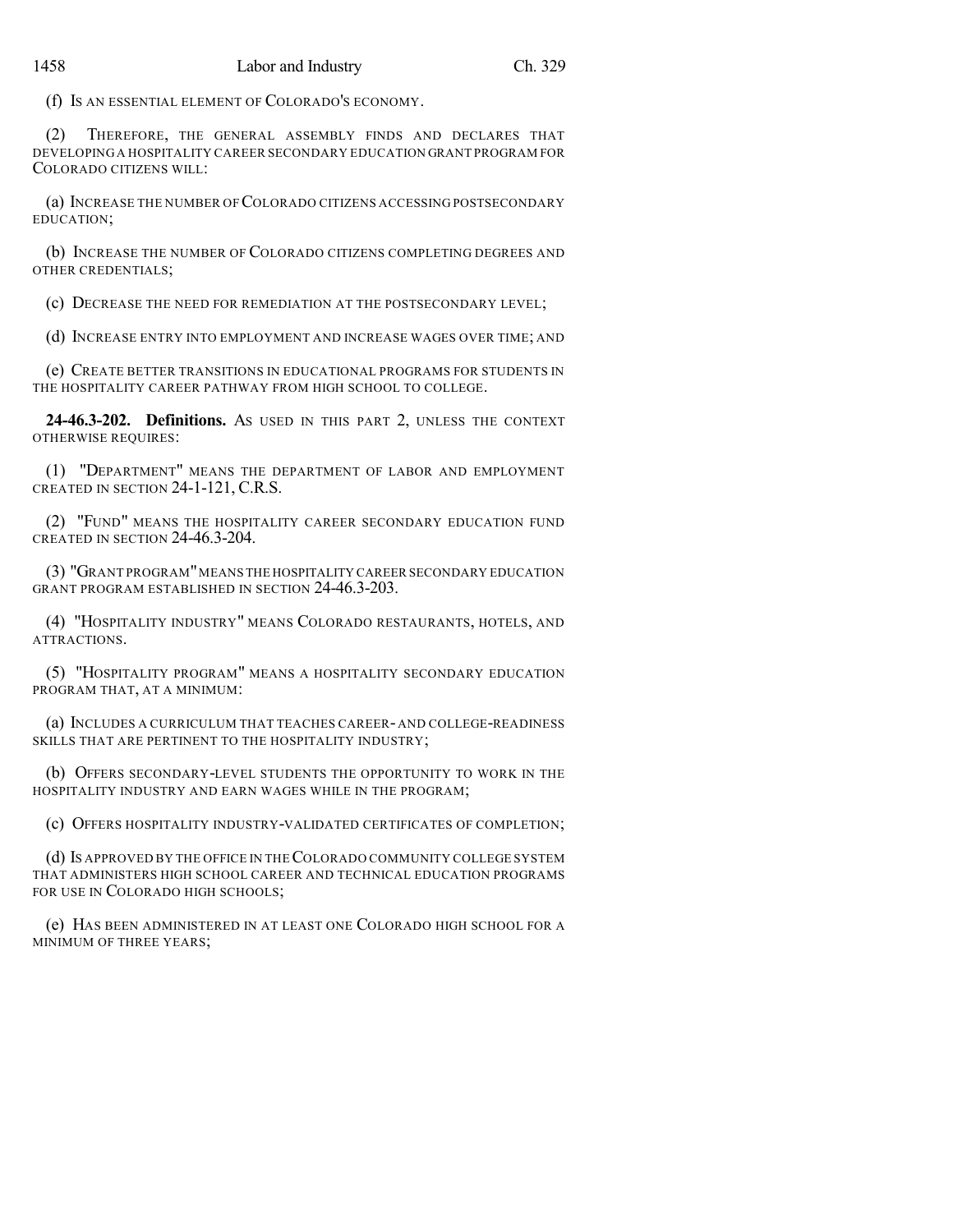(f) IS ENDORSED AND SUPPORTED BY AT LEAST ONE COLORADO AND ONE NATIONAL HOSPITALITY TRADE ASSOCIATION; AND

(g) UPON SUCCESSFUL COMPLETION, WILL RESULT IN THE ISSUANCE OF A CERTIFICATE TO THE STUDENT THAT ARTICULATES CREDITS FOR POSTSECONDARY EDUCATION.

**24-46.3-203. Hospitality career secondary education grant program established.** (1) THERE IS ESTABLISHED IN THE DEPARTMENT THE HOSPITALITY CAREER SECONDARY EDUCATION GRANT PROGRAM. THE PURPOSE OF THE GRANT PROGRAM IS TO ACCELERATE GROWTH AND IMPROVE AND EXPAND THE DEVELOPMENT OF HOSPITALITY PROGRAMS. THE DEPARTMENT SHALL ADMINISTER THE GRANT PROGRAM THROUGH THE ACCEPTANCE AND REVIEW OF APPLICATIONS SUBMITTED PURSUANT TO THIS SECTION AND THE AWARDING OF GRANTS. THE DEPARTMENT SHALL DEVELOP APPLICATION GUIDELINES AND ESTABLISH DEADLINES FOR THE GRANT PROGRAM.

(2) THE DEPARTMENT SHALL AWARD THE FIRST GRANTS OF THE GRANT PROGRAM FOR THE 2015-16 ACADEMIC YEAR, SO LONG AS MONEYS ARE APPROPRIATED TO THE CASH FUND CREATED FOR IMPLEMENTATION OF THE GRANT PROGRAM.GRANTS MUST BE AWARDED ANNUALLY THEREAFTER, BASED ON AVAILABLE APPROPRIATIONS.

(3) A HOSPITALITY PROGRAM MAY APPLY FOR A GRANT FROM THE GRANT PROGRAM BASED ON THE GUIDELINES AND DEADLINES ESTABLISHED BY THE DEPARTMENT IN SUBSECTION (1) OF THIS SECTION. TO BE ELIGIBLE FOR A GRANT, A HOSPITALITY PROGRAM SHALL INCLUDE, AT A MINIMUM, THE FOLLOWING INFORMATION IN ITS APPLICATION:

(a) A DESCRIPTION OF HOW THE GRANT WILL BE USED;

(b) A DESCRIPTION OF THE HOSPITALITY PROGRAM, INCLUDING THE NUMBER OF YEARS IT HAS BEEN IN OPERATION AND THE HIGH SCHOOLS IN WHICH IT HAS BEEN IMPLEMENTED;

(c) ANONDUPLICATIVE,CLEARLY ARTICULATED COURSE PROGRESSION FROM ONE LEVEL OF INSTRUCTION TO THE NEXT;

(d) A DESCRIPTION OF THE AVAILABLE OPPORTUNITIES FOR STUDENTS TO EARN POSTSECONDARY CREDIT;

(e) VERIFICATION OF INDUSTRY-VALIDATED CREDENTIALS;

(f) DEMONSTRATION OF PARTNERSHIPS WITH HOSPITALITY INDUSTRY MEMBERS WHERE STUDENTS HAVE THE OPPORTUNITY TO EARN INCOME; AND

(g) VERIFICATION THAT THE HOSPITALITY PROGRAM ALIGNS WITH ESTABLISHED COLORADO ACADEMIC STANDARDS.

(4) THE DEPARTMENT SHALL DISPERSE ALL OF THE MONEYS APPROPRIATED IN A GIVEN YEAR TO THE FUND TO APPLICANTS THAT ARE APPROVED FOR A HOSPITALITY SECONDARY EDUCATION GRANT.